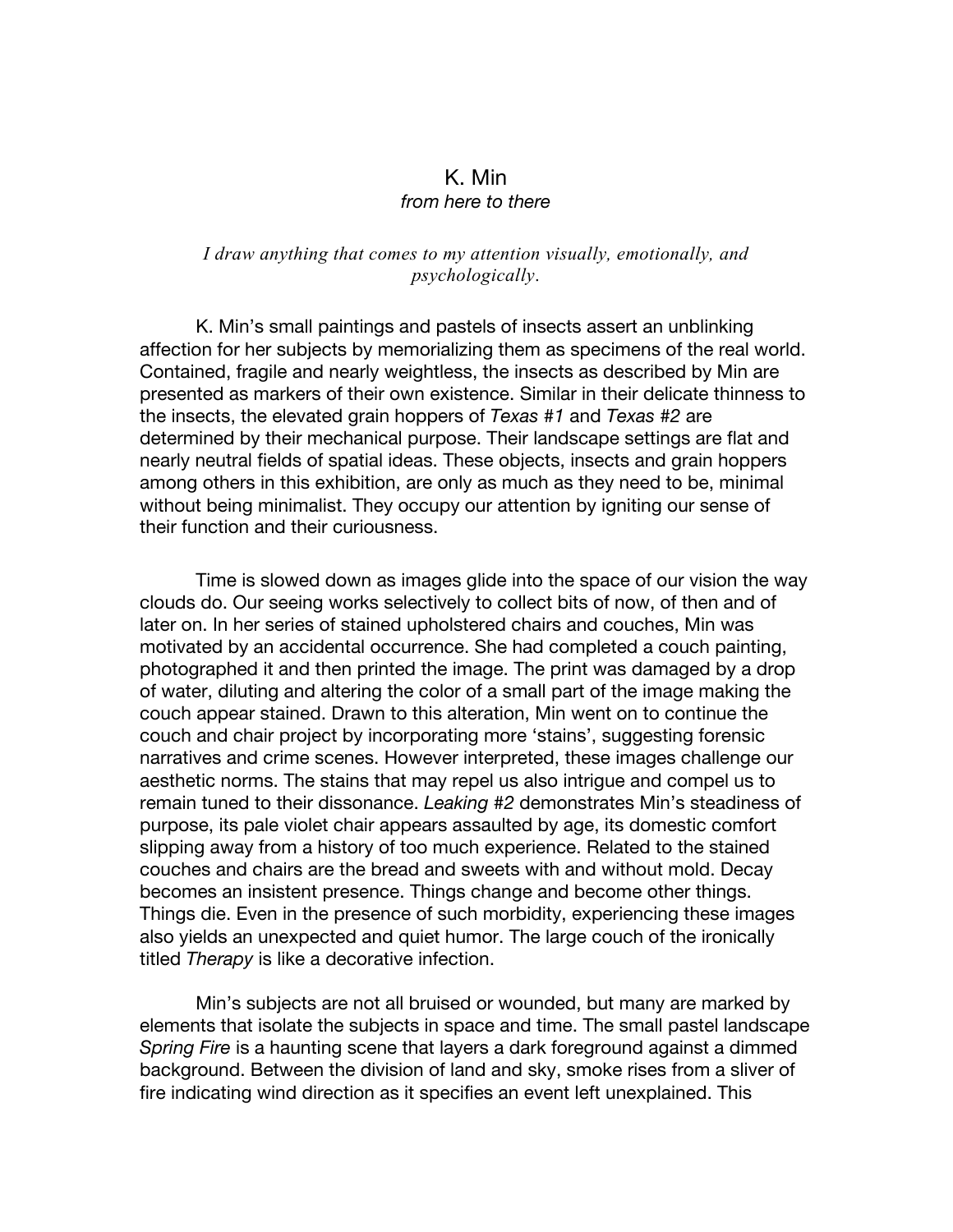incident is seen from the road—a landscape story. Another road painting, *Hope for Mt. Agamenticus,* directs our attention through a dense alley of dark trees under a paler sky to a small bright green patch of light. Road imagery implies a sense of change, in this case a change unnamed. This condition of mutability is developed in Min's painting and drawing process. The edges of things are frequently blurred, a softening effect called *sfumato* in Italian painting. In Min's work this method gently shakes forms, creating a peculiar, soft vibration.

In *Morning Tub,* Min places the tub in a boxed-in space, quietly asserting architectural pragmatism. Min's immobile subjects lend themselves to being contained and, like the insect images, preserved as collected inventories of experience.

Min's paintings and drawings are deliberations on memory. When I first saw *After the Rain,* it felt vividly familiar. Was it the trisected space of sky, trees and pavement? The dull, grayness of the overall picture? Or was it the solitariness of the white propane tank—the central form—bright against its darker surroundings? Such ordinary objects, secured in a metal fence, like a framed icon—the space seemed to become my own memory as if my seeing it reinforced its existence. Min's images pulsate like reenactments of thought. The utility pole in the drawing *On the Way to the Post Office* establishes an anchoring effect against the thick tangle of the trees. The moment is one of conditions rather than events. The smear of coral pink light on the wall over the bed in *New York Story (Sunset)* seals the image within the rhythmic alterations of time.

Light is frequently more than illumination; in some paintings light is a figure itself. The electric lights in *Working Time* are set against the dark, enabling their own visibility as devices. *Off Hours* and *Foggy Night* make light as much of a subject as that which is lit. Night imagery is also explored in Min's pastel *Billboard,* whose darkness frames the surface of the greenish blue billboard surface.

*Untitled Round Table* presents the glowing fantasy of a covered table floating in a utopian space designed only to contain one thing. This image evokes the quiet dreaming of the Belgian surrealist, Rene Magritte, whose subjects frequently deny gravity. The table cloth reveals only the table's contour, recalling Magritte's shrouding of figures, the unseen subjects falling prey to an anxious victory of unknowing. Where light exposes objects and spaces to our seeing experience, darkness alerts us to what we do not experience. *Despair* draws a black shade down a window, blocking an unseen view. The covered window enables a locked-in, protected intimacy at the cost of a thwarted connection with what is out of sight. *Despair* is antithetical to much of Min's work, but serves as a sensory balance, recognizing the partnership of light and dark.